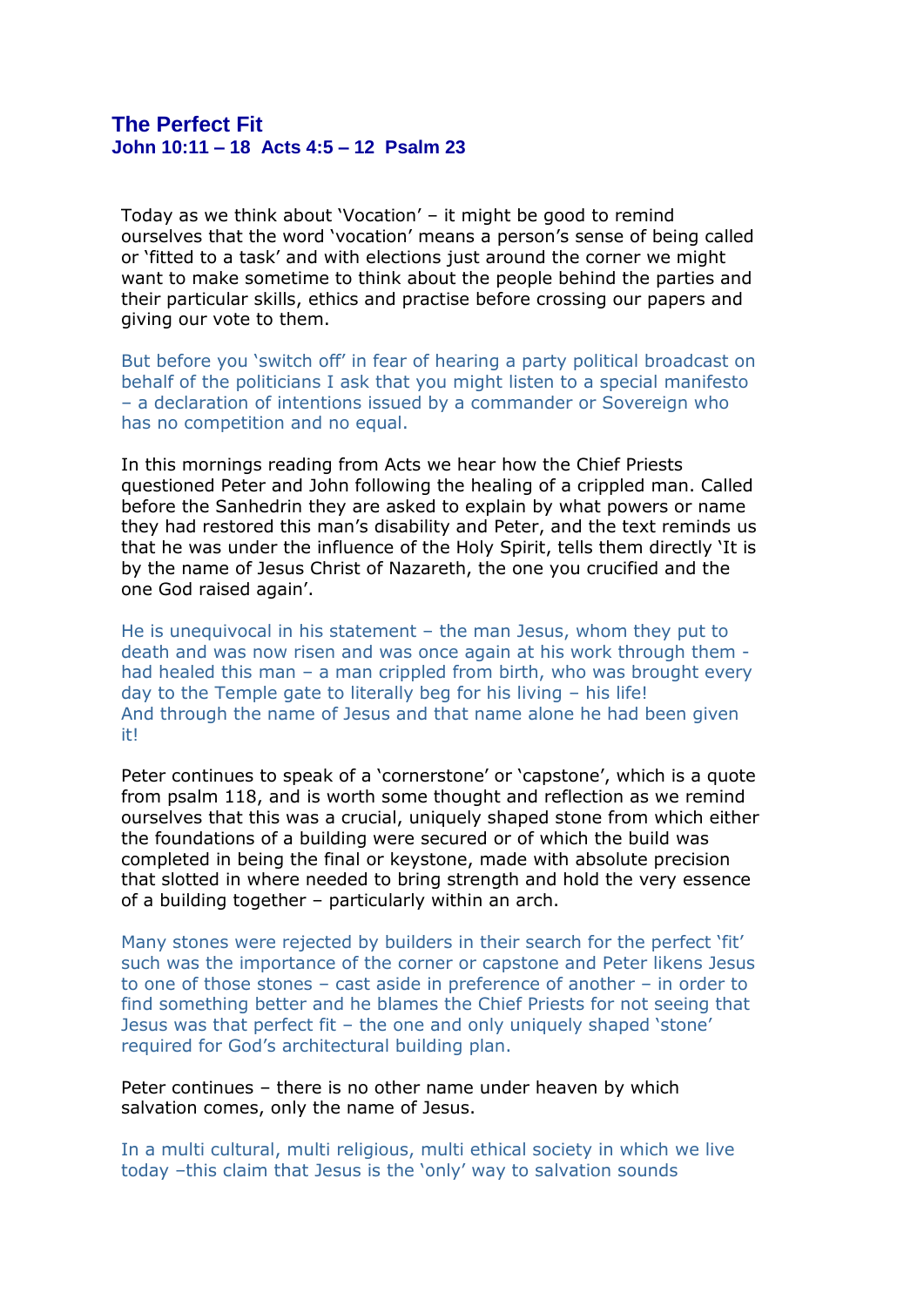arrogant, imperialistic, and utterly politically incorrect but is there a truth, a solid truth as firm as that cornerstone or capstone that says - Only One Resurrection – Only One Jesus?

The entire New Testament tells the story of one saving act, which stands out from all others – no other name speaks of an innocent life laid down for others that generates the grace and love shown for the outsider and the needy.

Tom Wright suggests that one of the reasons Christianity spread so rapidly in the Roman world was that nobody had ever looked after the sick and the friendless with the self-sacrificial love that Christians showed.

'The name of Jesus' he says 'speaks of love with skin on, then and now'.

And that is echoed in the gospel reading where we are given a graphic picture of the Shepherd who lays down his life for his sheep.

When I was a primary school we had a picture of Jesus hanging in the school hall, it was a beautiful picture of a gentle Jesus clothed in a white robe - standing with a crook in his right hand and holding a lamb securely under his left arm. It was a picture that spoke of safety and love.

But as I've grown up and come to know this Jesus personally I now hold the image of the 'gate keeper' close to my heart – this knowledge that Jesus as a shepherd lies physically down at the entrance to the sheep fold every night to stop the sheep from straying or the enemy creeping in.

I love the image of this picture – the fold where the sheep are gathered each evening after spending the day out to pasture – each nestled against another, secure and safe while the Shepherd lies at full stretch using his body to secure the gap and his crook to keep all ills away.

He lays down his life – he is 'the perfect fit'.

God's mission – the task that Jesus was the perfect fit for – his vocation, if you like, was to reveal the heart of God.

Mission accomplished – and our task as believers is to continue in that work, under the direction of the Holy Spirit, as Peter was, to proclaim the heart of the gospel – Jesus, and to draw all his people together in his service. We are called to carry out that task – and finding 'our' vocation is part of our life's journey.

People often ask me about 'my calling' and I'm never sure what they expect to hear - perhaps it's of some great moment in my life where I fell to my knees in submission to God like Paul's encounter on the Damascus Road but the truth is that it resembled far more the gentle calling of Samuel where it took three attempts by God before the boy Samuel realised just who it was that was doing the calling.